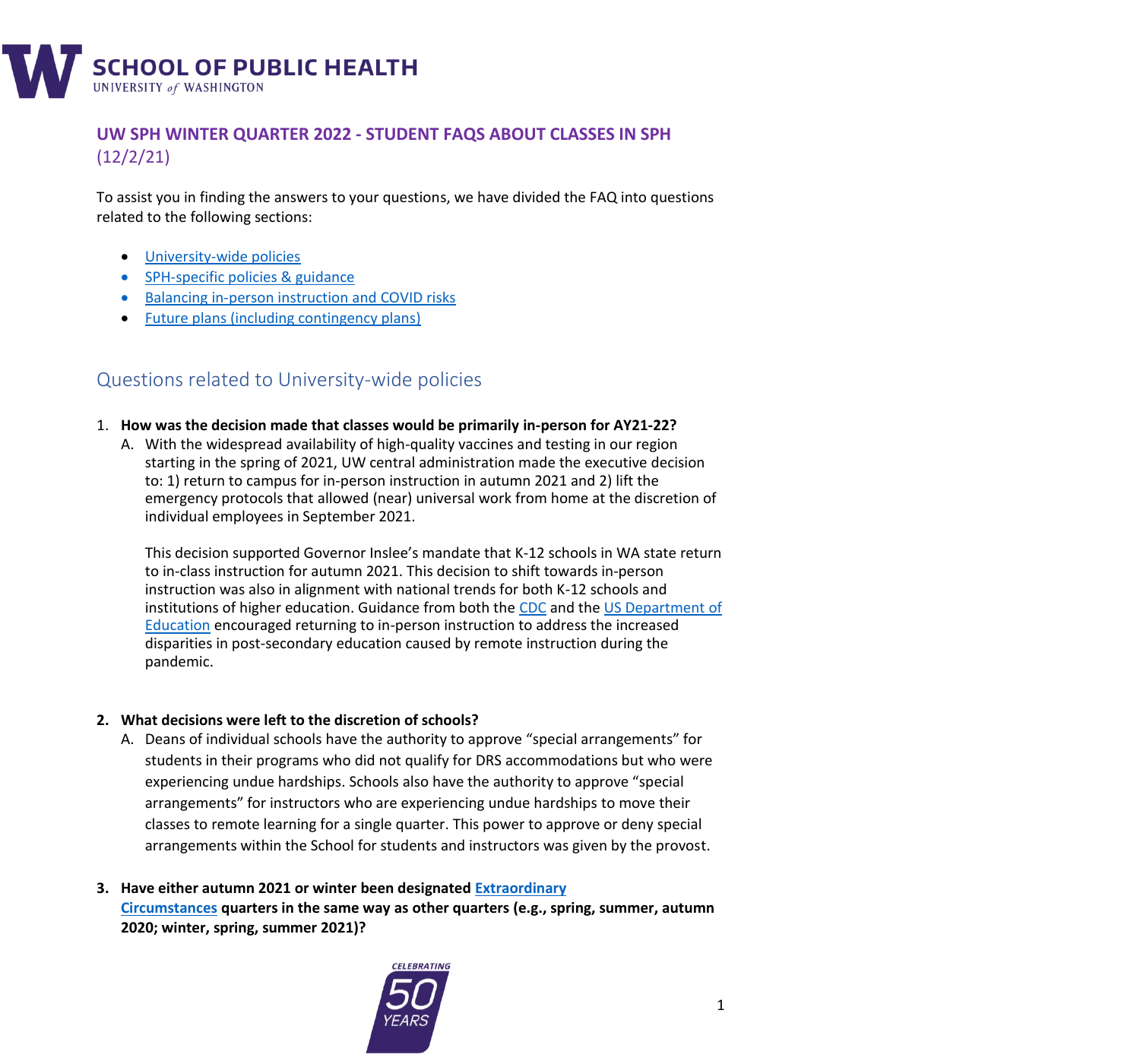**SCHOOL OF PUBLIC HEALTH** 

**UNIVERSITY of WASHINGTON** 

- A. Neither autumn quarter 2021 nor winter quarter 2022 has been designated an [Extraordinary Circumstances](https://registrar.washington.edu/students/ec-grading-change-request/) quarter by the UW. That decision is made by the University (including UW Academic Senate) and not by SPH. We will alert you if this changes.
- **4. I am an Academic Student Employee (ASE) and meet the criteria for taking classes remotely; can I also request to conduct my ASE remotely?**
	- A. As a UW Employee, you can reach out to the Disability Services Office (DSO) to submit a request for [Public Health Emergency Accommodation.](https://hr.uw.edu/returntowork/covid-19-policy-updates/public-health-emergency-accommodation/) The process of evaluating your request will be done in concert with your ASE supervisor; that process will be managed by the DSO office.
- **5. I am a student and would like to request to attend my classes remotely. Can I do that?** 
	- A. You may be eligible for an accommodation administered by the Disability Resources for Students (DRS) or a Special Arrangement from SPH to take classes remotely if you are a student who is:
		- i. Immunocompromised, or
		- ii. Experiencing other diagnosed physical or mental health conditions that preclude you from participating in class in-person during winter quarter.
		- iii. Living with someone who is immunocompromised, OR
		- iv. Unable to travel to the US because you are unable to obtain a visa.

If any of i-iv applied to you, please reference the SPH Winter Quarter Student Guidance for instructions.

# <span id="page-1-0"></span>Questions related to SPH-specific policies & guidance

- **6. If I don't qualify for an accommodation or special arrangement, can I elect to take my SPH classes remotely or participate remotely on an ad hoc basis?**
	- A. If you don't have a formal accommodation approved by DRS or a special arrangement approved by the SPH Office of the Dean, you are expected to attend your SPH classes inperson and may not take them remotely. If you are sick, you should not come to class. Please notify your instructors following any guidance they provide about absences related to illness on their course syllabi.

There may be instances in which you are required to participate in classes remotely. To learn more, please refer to the summary of [public health guidance developed by UW](https://www.ehs.washington.edu/system/files/resources/COVID-19-public-health-flowchart.pdf)  [Environmental Health and Safety \(EH&S\).](https://www.ehs.washington.edu/system/files/resources/COVID-19-public-health-flowchart.pdf)

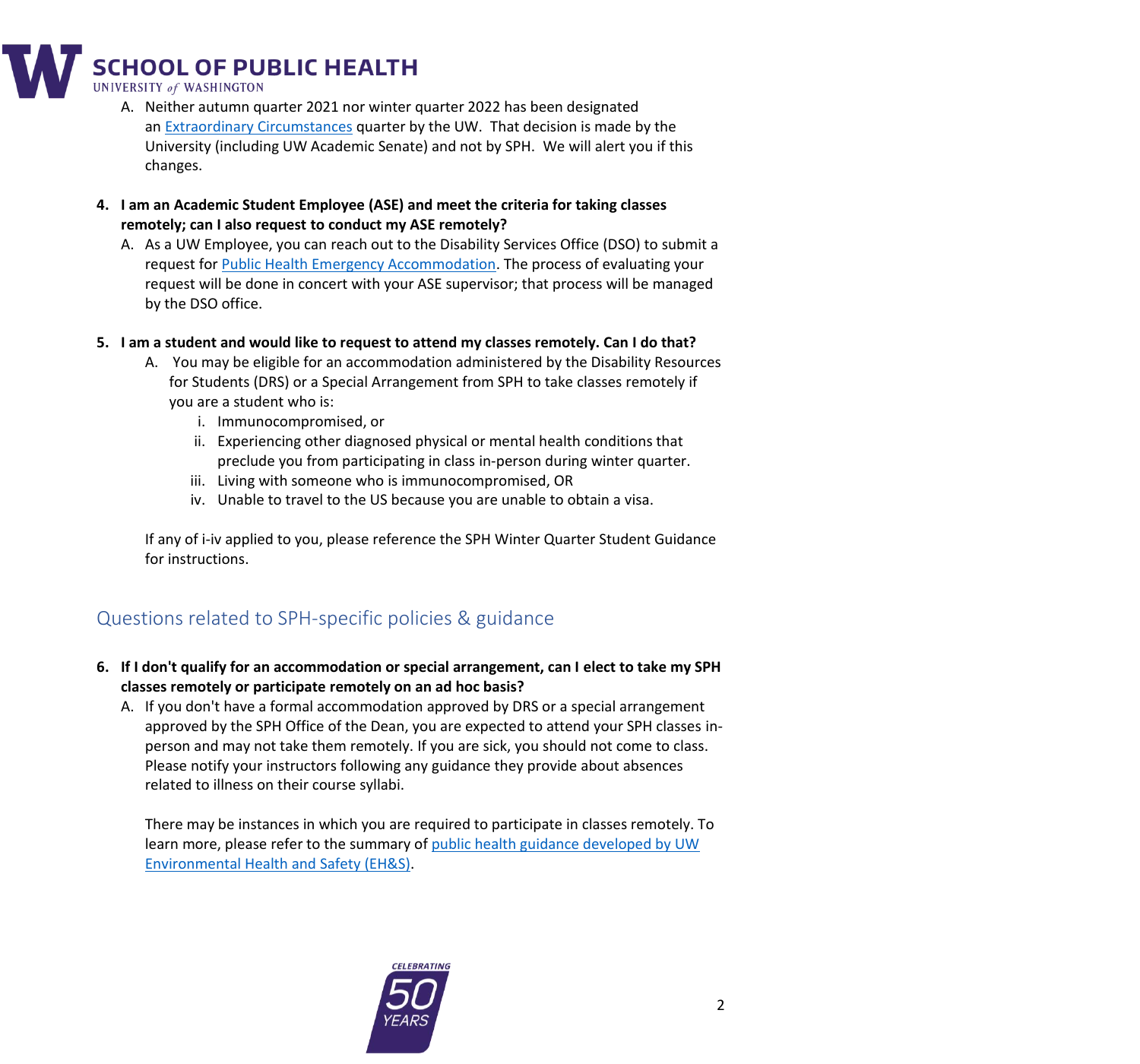

- <span id="page-2-0"></span>**7. What happens if I need to switch to remote instruction in the middle of the quarter because I am sick or exposed to COVID (or my kids are sick or required to quarantine or isolate)?**
	- A. Please see the [UW EH&S guidance](https://www.ehs.washington.edu/system/files/resources/COVID-19-public-health-flowchart.pdf) regarding reasons why you may be required to switch to remote instruction. . If this happens, inform your instructors directly about your situation.

## **8. Will the mask mandate continue on campus?**

A. Per UW policy, masks are required in all indoor locations at all times. More details on the campus mask policy can be found [here.](https://www.ehs.washington.edu/covid-19-prevention-and-response/face-covering-requirements)

## **9. Are students allowed to eat and drink in classes?**

A. Per University COVID guidance, eating is not currently allowed in classrooms: [https://www.ehs.washington.edu/system/files/resources/eating-space-guidance.pdf.](https://www.ehs.washington.edu/system/files/resources/eating-space-guidance.pdf) Students may, however, temporarily lift their mask to take a brief sip from a beverage.

### **10. Are the ventilation systems in the buildings we occupy at UW safe?**

A. Yes, an overview of how ventilation systems work and changes made in response to COVID can be found [here.](https://facilities.uw.edu/news/how-ventilation-uw-buildings-works)

#### **11. I am worried that there may be other students in my class who are not vaccinated – is there any way that I can find out another student's vaccine status?**

- A. For privacy reasons, individual student vaccination statuses are not made available to instructors or other students. However, please do remember there is a vaccination mandate in place for students and employees at UW. Per the [UW COVID-19 dashboard,](https://www.washington.edu/coronavirus/testing-results/) >95% of students on the UW Seattle campus have uploaded their vaccine documentation and >98% of those students are fully vaccinated.
- **12. I have children who are not vaccinated and am worried that I will infect them; can I request to attend class remotely?**
	- A. No, having children who are not yet vaccinated does not qualify you to take classes remotely. If you have a child who is immunocompromised or have other circumstances thatyou'd wish for SPH to consider, please submit a request for special arrangements to the SPH Office of the Dean.
- **13. I have to take public transportation to campus and don't feel that it is safe; can I request to attend class remotely?**

A. No, relying on public transit does not qualify you for taking classes remotely.

**14. If I am taking a class in SPH, but I am not matriculated in a degree program in SPH, am I eligible to apply for SPH "special arrangements"?**